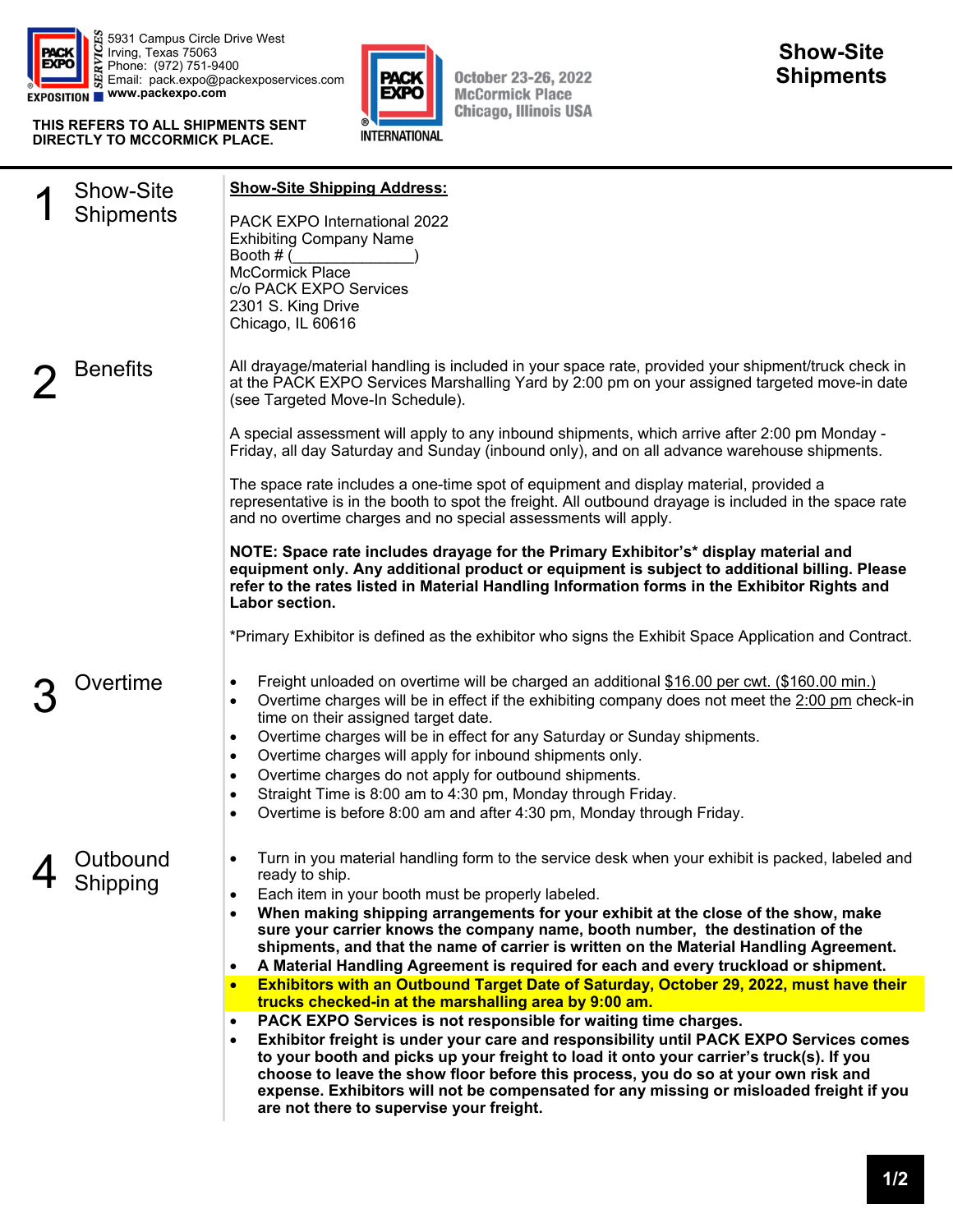



October 23-26, 2022<br>McCormick Place<br>Chicago, Illinois USA

| One Time<br>Spotting<br>Requirements | On the assigned target date for the arrival of your equipment, the exhibitor must have a<br>representative at show-site who will:<br>Make sure electrical and plumbing is laid and complete.<br>$\bullet$<br>Make sure carpet has been laid prior to the spot.<br>$\bullet$<br>Mark the floor to show the exact location of each machine prior to its arrival.<br>٠<br>Be present when the machines are being spotted.<br>٠<br>Advise the rigging crew on the use of exhibitor's pre-rigging methods and accessories.<br>$\bullet$                                                                                                                                                                                                                                                                                                                                                                                                                                                                                                                                                                                                                                                                                                                                                                                       |
|--------------------------------------|--------------------------------------------------------------------------------------------------------------------------------------------------------------------------------------------------------------------------------------------------------------------------------------------------------------------------------------------------------------------------------------------------------------------------------------------------------------------------------------------------------------------------------------------------------------------------------------------------------------------------------------------------------------------------------------------------------------------------------------------------------------------------------------------------------------------------------------------------------------------------------------------------------------------------------------------------------------------------------------------------------------------------------------------------------------------------------------------------------------------------------------------------------------------------------------------------------------------------------------------------------------------------------------------------------------------------|
| Empties                              | Before empties are removed, stack your skids and mark them for easy identification by<br>color coding or stenciling, and using PES empty label stickers, which can be obtained at<br>the PES Service Centers. It is difficult to differentiate your skids from other exhibitors. Labels<br>often tear and can become hard to read.<br>Your installation rigging crew removes empty machinery skids and machinery crates from the<br>booth and places them in storage as part of a rigging labor installation order.<br>Your dismantle rigging crews will return your machinery skids and crates to your booth as part<br>of a rigging labor dismantle order.                                                                                                                                                                                                                                                                                                                                                                                                                                                                                                                                                                                                                                                             |
| Additional<br>Charges                | <b>Additional Charges will be incurred:</b><br>If machine arrives in containers; and if blocking, reblocking, unstuffing, removing tarp or<br>re-tarping is involved; if it is necessary to unskid machines before removing from container,<br>labor times and equipment charges will be added to the standard rates.<br>If skids an/or top of truck have to be removed by contractor; if machines are crated or skids<br>require removal; if spotting of machines or handling of empty skids or machinery crates to and<br>from storage area is required, labor time and equipment charges will be added to stated rates.<br>If Exhibitor's representative does not comply with shipping instructions, machines will be placed<br>in the booth without spotting. For spotting at a later time, charges based on labor time and<br>equipment will be added to stated rates.<br>PES will charge exhibitors on a time and material basis for the cost involved in cutting up and<br>dismantling crates, skids and large pieces of lumber left in the storage area. If you do not intend<br>to save your crates and skids, have your labor crew cut them up during the installation period.<br>Certified weight tickets are required. Separate weight tickets for Display Material and Machinery<br>Equipment are required. |
| International<br>Shipments           | <b>International and Canadian Shipments:</b><br>Neither PES, PMMI nor McCormick Place, can provide a tax ID number for customs clearance. It is<br>the responsibility of a licensed customs broker to provide this service and insure passage of the<br>show materials into the United States. All freight should be consigned to a certified broker for<br>customs clearance.                                                                                                                                                                                                                                                                                                                                                                                                                                                                                                                                                                                                                                                                                                                                                                                                                                                                                                                                           |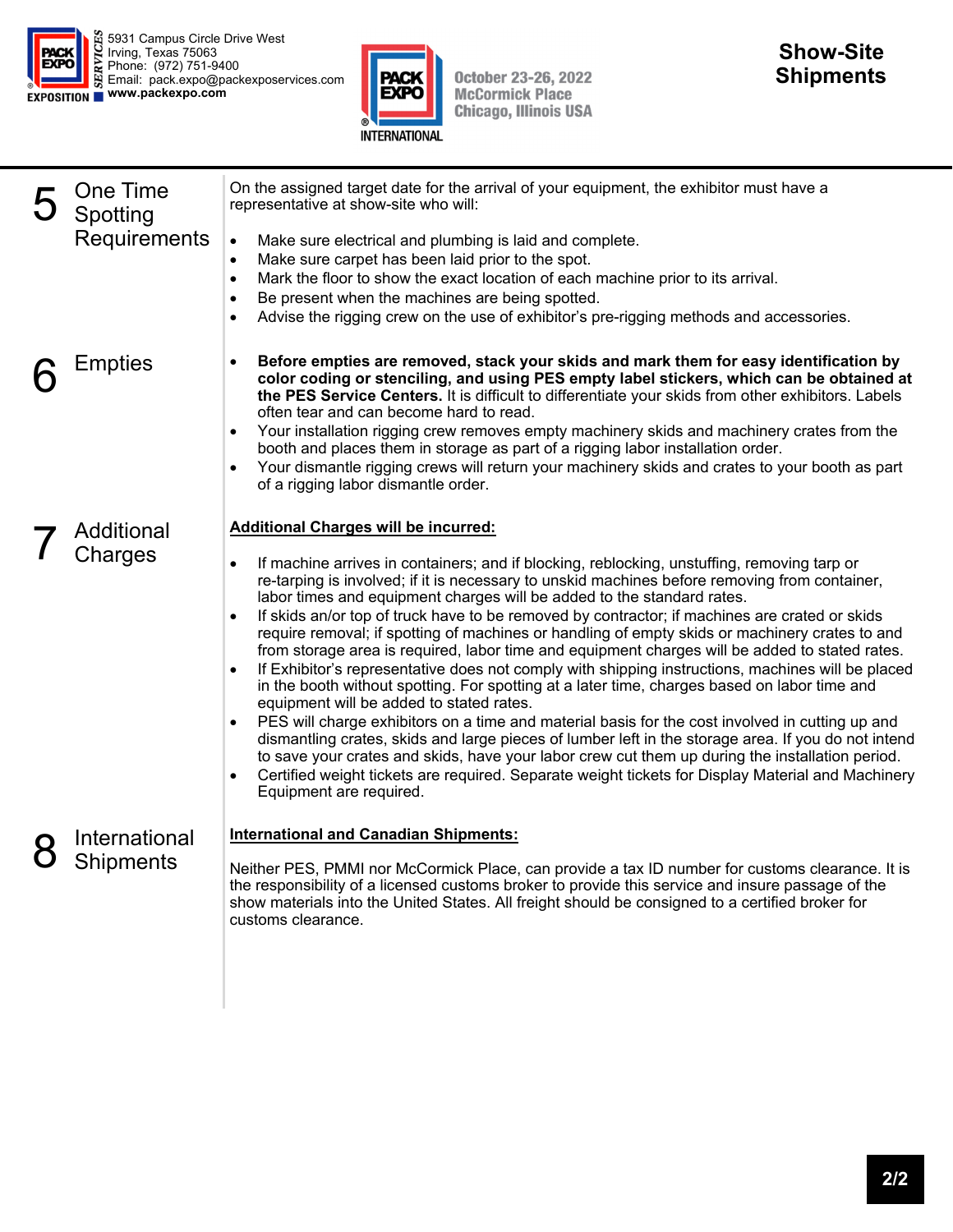



October 23-26, 2022<br>McCormick Place<br>Chicago, Illinois USA

| 1 | Delivery of<br>Materials to,<br>and Pick Up of<br><b>Materials from</b> | All vehicles, including cars, with materials for delivery, must check-in at the marshalling yard located<br>west of Lake Shore Drive, approximately six (6) blocks south of McCormick Place at the corner of<br>Moe Drive North and 31st Street (see map in this section).                                                                                                            |                                                                                                          |  |  |
|---|-------------------------------------------------------------------------|---------------------------------------------------------------------------------------------------------------------------------------------------------------------------------------------------------------------------------------------------------------------------------------------------------------------------------------------------------------------------------------|----------------------------------------------------------------------------------------------------------|--|--|
|   |                                                                         | PACK EXPO Services Marshalling Yard Hours                                                                                                                                                                                                                                                                                                                                             |                                                                                                          |  |  |
|   | <b>McCormick</b>                                                        | Move-in:                                                                                                                                                                                                                                                                                                                                                                              | 5:00 am to 3:00 pm                                                                                       |  |  |
|   | Place                                                                   | Move-out:                                                                                                                                                                                                                                                                                                                                                                             | 5:00 am to 3:00 pm                                                                                       |  |  |
|   |                                                                         | There is no usage fee required by McCormick Place. For further information on the<br>McCormick Place Truck Marshalling Yard, please call the Yardmaster at (312) 818-3161.                                                                                                                                                                                                            |                                                                                                          |  |  |
|   |                                                                         | The driver of the vehicle will present his bill of lading or delivery receipt noting piece count,<br>exact item(s) description and weight of materials to be loaded. Separate weight tickets for<br>Display Materials and Machinery Equipment are required.                                                                                                                           |                                                                                                          |  |  |
|   |                                                                         | personnel. The Receiving Report will be:                                                                                                                                                                                                                                                                                                                                              | An unloading document will be issued at the Marshalling Yard trailer by PACK EXPO Services               |  |  |
|   |                                                                         | Based on the information on bill of lading or delivery receipt.<br>Date and time stamped.                                                                                                                                                                                                                                                                                             |                                                                                                          |  |  |
|   |                                                                         | If the driver does not have a document with sufficient information describing the<br>shipment(s), they will be delayed until we attain the proper information.                                                                                                                                                                                                                        |                                                                                                          |  |  |
|   |                                                                         | After the drivers are given a Receiving Report, a numbered card will be given to them for<br>placement in the window of their vehicle. The numbered card identifies the building and<br>area in which they will be unloaded. The driver will be advised when to proceed to their<br>designated area. The numbered card must be displayed in the vehicle's windshield at all<br>times. |                                                                                                          |  |  |
|   |                                                                         | marshalling area.                                                                                                                                                                                                                                                                                                                                                                     | Once unloaded and shipping documents have been signed, they may leave or return to the                   |  |  |
|   |                                                                         | directed to:                                                                                                                                                                                                                                                                                                                                                                          | The State of Illinois legal trailer restrictions are 8'6" in width and 13'6" in height. Questions may be |  |  |
|   |                                                                         | <b>Permit Section</b><br>2300 South Dirksen Parkway<br>Springfield, IL 62764<br>Phone: (217) 782-6271                                                                                                                                                                                                                                                                                 | Illinois Department of Transportation                                                                    |  |  |
|   |                                                                         |                                                                                                                                                                                                                                                                                                                                                                                       | Please make sure your trucking company has a copy of this information.                                   |  |  |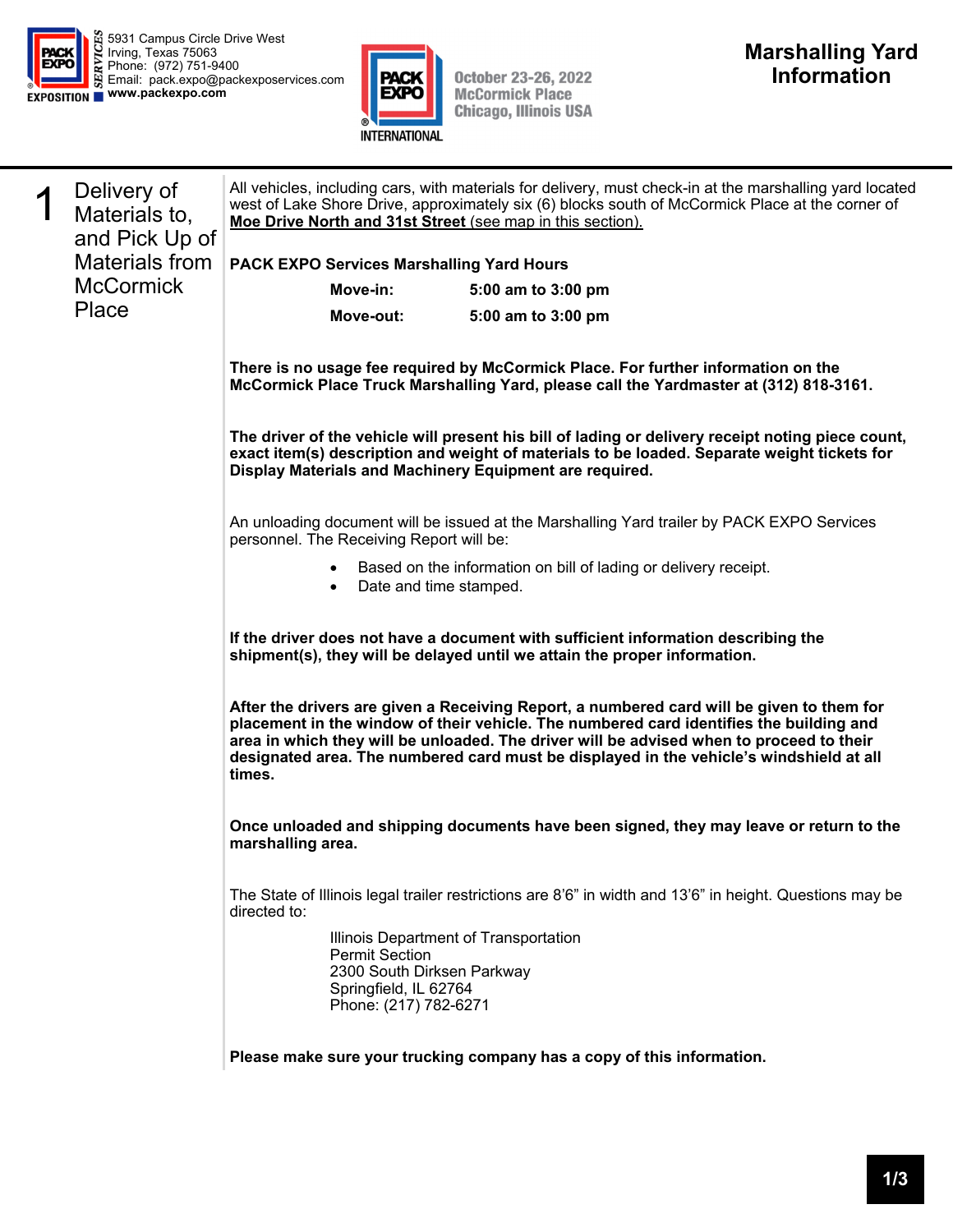



October 23-26, 2022<br>McCormick Place<br>Chicago, Illinois USA

| North of<br>Chicago         | Interstate 94 (Kennedy Expressway) to Interstate 55. Bear right just past 18th Street.<br>Then bear left to go east on Interstate 55 to Lake Shore Drive South. Take the 31st<br>Street exit and follow the loop to the right onto Moe Drive. Take Moe Drive North to the<br>first stop sign and turn left into the Marshalling Yard.                                                                                                  |
|-----------------------------|----------------------------------------------------------------------------------------------------------------------------------------------------------------------------------------------------------------------------------------------------------------------------------------------------------------------------------------------------------------------------------------------------------------------------------------|
| 2 West of                   | Interstate 90 (Eisenhower Expressway), East to Interstate 94 (Dan Ryan Expressway).<br>South on Interstate 94 (Dan Ryan Expressway) to Interstate 55. Bear right just past<br>18th Street. Then bear left to go East on Interstate 55 to Lake Shore Drive South. Take<br>the 31st Street exit and follow the loop to the right onto Moe Drive. Take Moe Drive<br>North to the first stop sign and turn left into the Marshalling Yard. |
| 3 Southwest<br>3 of Chicago | Interstate 55 directly to Lake Shore Drive South. Take the 31st Street exit and follow<br>the loop to the right onto Moe Drive. Take Moe Drive North to the first stop sign and<br>turn left into the Marshalling Yard.                                                                                                                                                                                                                |
| South of<br>Chicago         | Interstate 94 (Dan Ryan Expressway) to Interstate 55 (Stevenson Expressway). Take<br>Interstate 55 to Lake Shore Drive South. Take the 31st Street exit and follow the loop to<br>the right onto Moe Drive. Take Moe Drive North to the first stop sign and turn left into<br>the Marshalling Yard.                                                                                                                                    |
|                             | See the following map for trucking flow once your carrier is dispatched from the<br>Marshalling Yard.                                                                                                                                                                                                                                                                                                                                  |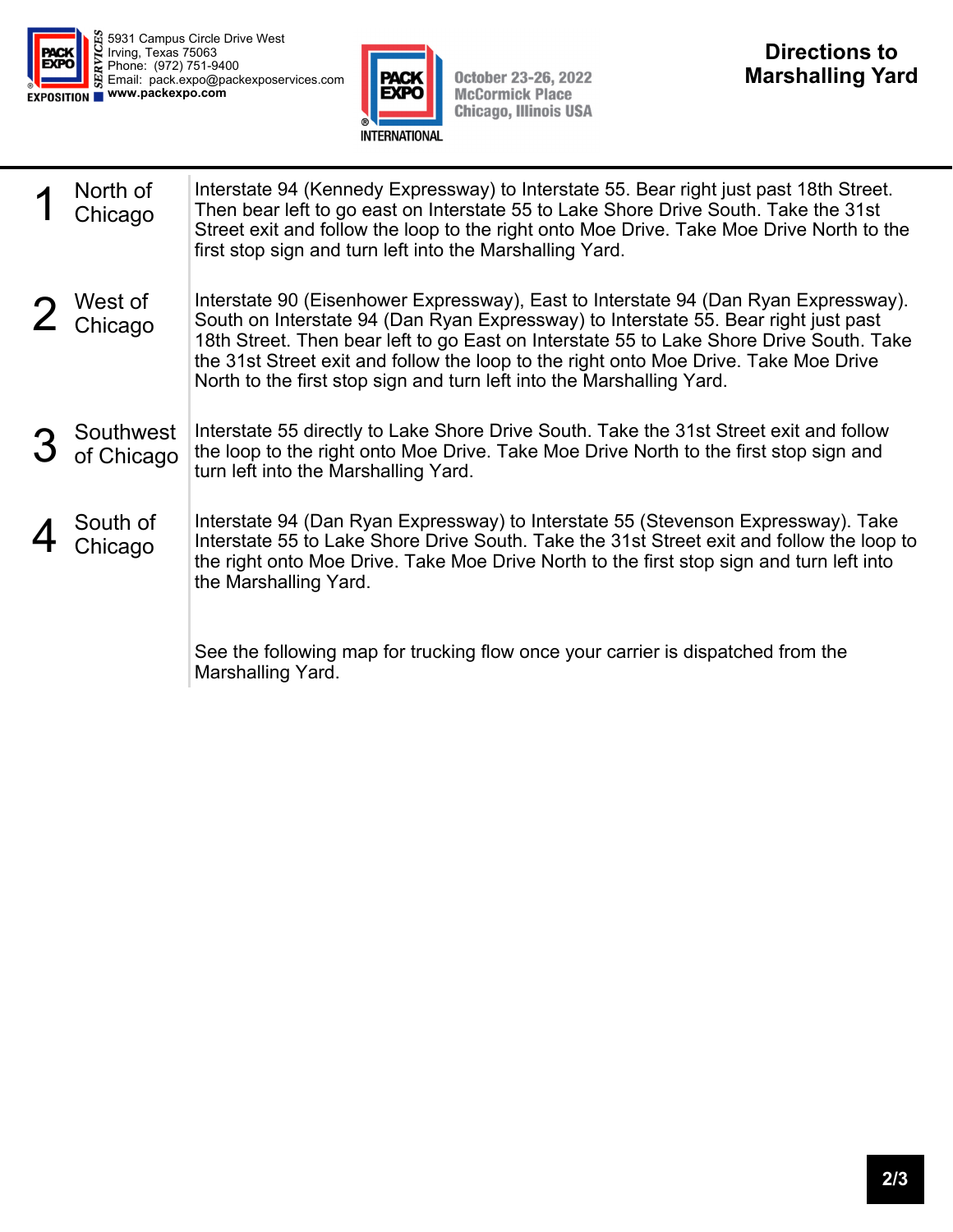## McCormick Place Area Map